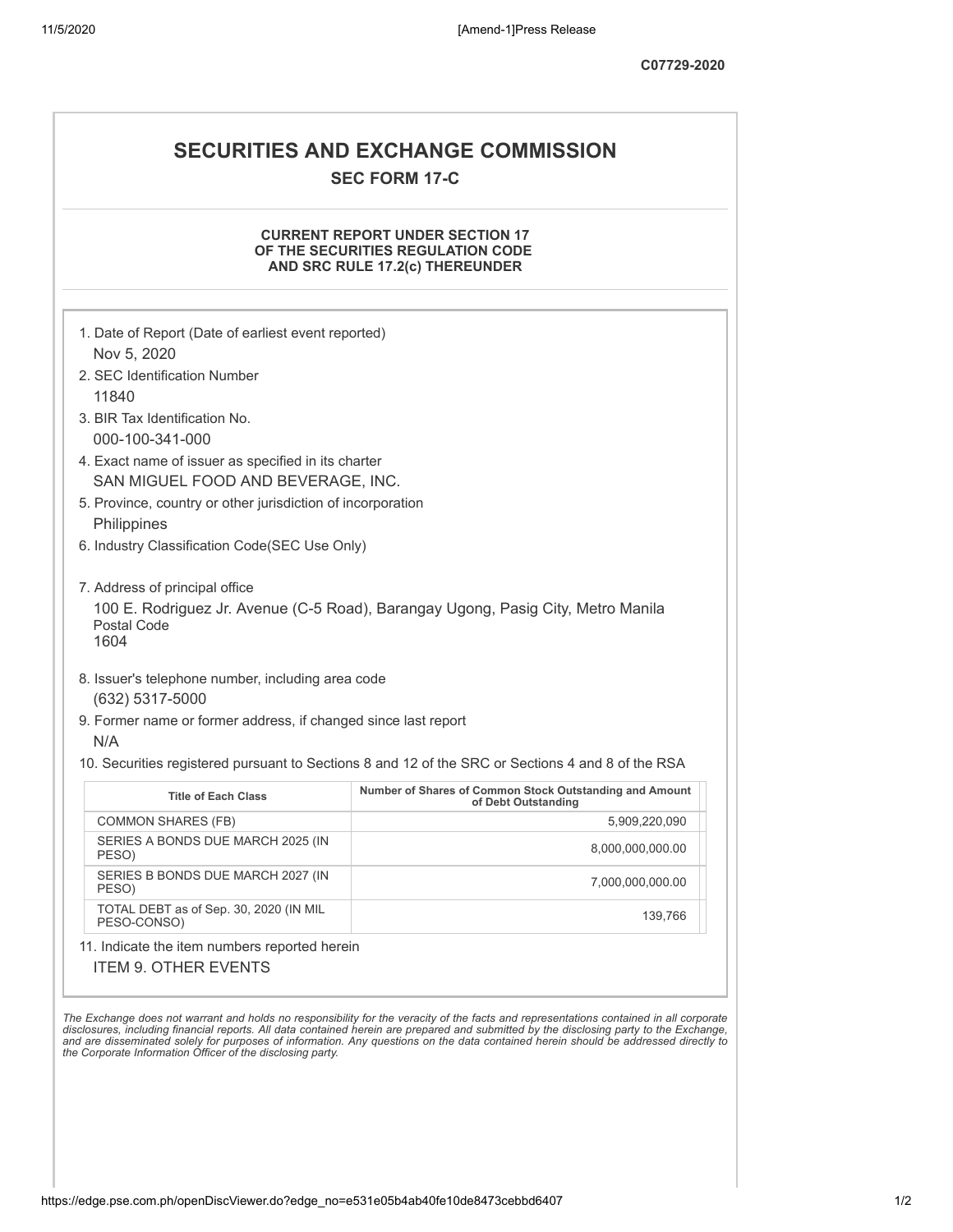11/5/2020 [Amend-1]Press Release

| <b>SAN MIGUEL</b><br>FOOD AND BEVERAGE, INC.<br>San Miguel Food and Beverage, Inc.                                                                                                                                                          |                                            |  |
|---------------------------------------------------------------------------------------------------------------------------------------------------------------------------------------------------------------------------------------------|--------------------------------------------|--|
|                                                                                                                                                                                                                                             |                                            |  |
| PSE Disclosure Form 4-31 - Press Release<br>References: SRC Rule 17 (SEC Form 17-C)<br><b>Section 4.4 of the Revised Disclosure Rules</b>                                                                                                   |                                            |  |
| <b>Subject of the Disclosure</b>                                                                                                                                                                                                            |                                            |  |
| SMFB press release entitled "SMFB recovering faster from the pandemic; beer, liquor volumes bounce back in Q3".                                                                                                                             |                                            |  |
| <b>Background/Description of the Disclosure</b>                                                                                                                                                                                             |                                            |  |
| This is to amend the subject press release disclosed yesterday to add in paragraph 8 that GSMI delivered strong volume<br>in the third quarter, 33% higher than the same period last year and pushed nine-month volumes up 3% year-on-year. |                                            |  |
| <b>Other Relevant Information</b>                                                                                                                                                                                                           |                                            |  |
| Please see attached revised press release.                                                                                                                                                                                                  |                                            |  |
| Filed on behalf by:                                                                                                                                                                                                                         |                                            |  |
| <b>Name</b>                                                                                                                                                                                                                                 | Alexandra Trillana                         |  |
| Designation                                                                                                                                                                                                                                 | Corporate Secretary and Compliance Officer |  |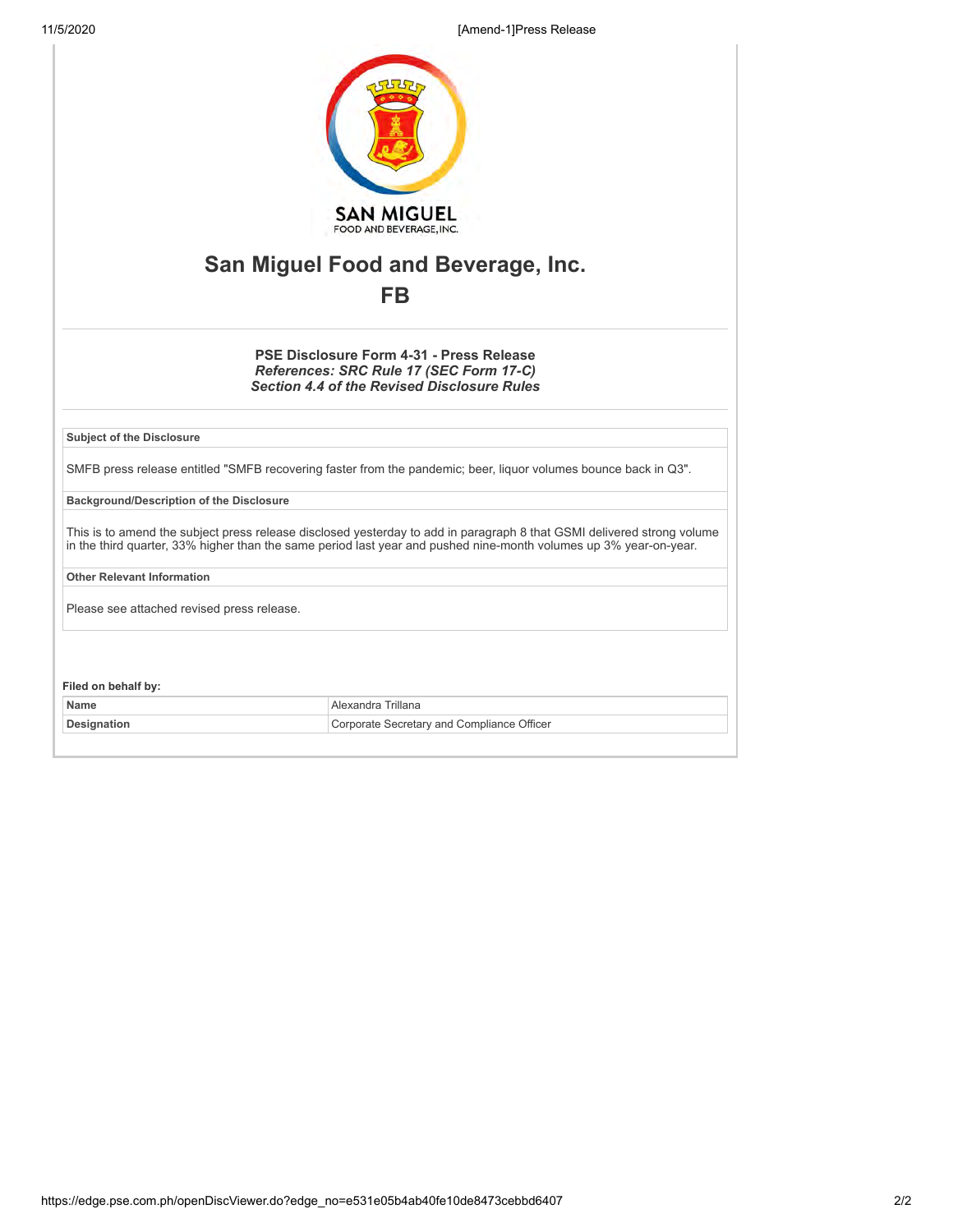## **SMFB recovering faster from the pandemic; beer, liquor volumes bounce back in Q3**

Third quarter numbers for San Miguel Food and Beverage, Inc. (SMFB) dramatically improved from the first two quarters of the year, when the COVID-19 impact was most keenly felt, as efforts to respond nimbly to the new normal continue.

The company, however, still registered a 14% drop in consolidated revenues to P194.56 billion for the first nine months of the year. Consolidated EBITDA at the end of the first three quarters amounted to P30.53 billion, 26% lower than last year. Consolidated operating income amounted to P20.53 billion, while net income stood at P14.36 billion at the end of the same period.

"This is an encouraging development that proves we are on track to recovery. We came out of the quarter confident in the resilience of our businesses and determined to deliver on our commitment to continue helping fight the pandemic and the country heal," SMFB president and CEO Ramon S. Ang said.

Easing of lockdown restrictions, beginning in June, except for the two-week reversion to a modified enhanced community quarantine in August, have resulted in improvements in mobility and consumer confidence. The lifting of accompanying liquor bans translated to better sales and volume performance for SMFB's Beer and Spirits products.

In particular, San Miguel Brewery, Inc.'s (SMB) volumes improved significantly in the third quarter at 54.0 million cases versus the second quarter of 26.4 million cases, but were still lower than the 2019 quarterly average, as on-premise channels remain closed.

Consolidated revenues amounted to P72.48 billion as of the end of September. Correspondingly, EBITDA of P18.55 billion, while reflecting an improvement over the first half of the year, still posted a 42% decline over last year driven by the 37% increase in excise taxes effective January 2020. Net income stood at P11.08 billion.

SMB's international operations in the third quarter also benefited from easing of restrictions in markets where it operates, such as Hong Kong, Vietnam, and Exports.

On the other hand, Ginebra San Miguel Inc. (GSMI) registered higher numbers, delivering strong volume in the third quarter, 33% higher than the same period last year and pushed ninemonth volumes up 3% year-on-year. As a result, GSMI's consolidated revenues for the first nine months of 2020 amounted to P25.34 billion, 18% higher year-on-year. EBITDA rose 44% to P3.93 billion while net income increased 67% to P2.21 billion.

As consumers settled into their home-based lifestyles and got busier with work-from-home and online classes, packaged food became essential items in their grocery baskets in the new normal, benefiting San Miguel Foods' Prepared and Packaged Food segment.

Canned meats, such as Purefoods Corned Beef and SPAM, as well as Tender Juicy hotdogs, led the segment with double-digit growth during the period. Dairy products and breakfast items such as margarine, cheese, pancake premixes, and milk also registered the same levels of growth. Similarly, the surge in in-home baking bolstered demand for baking premixes and baking ingredients.